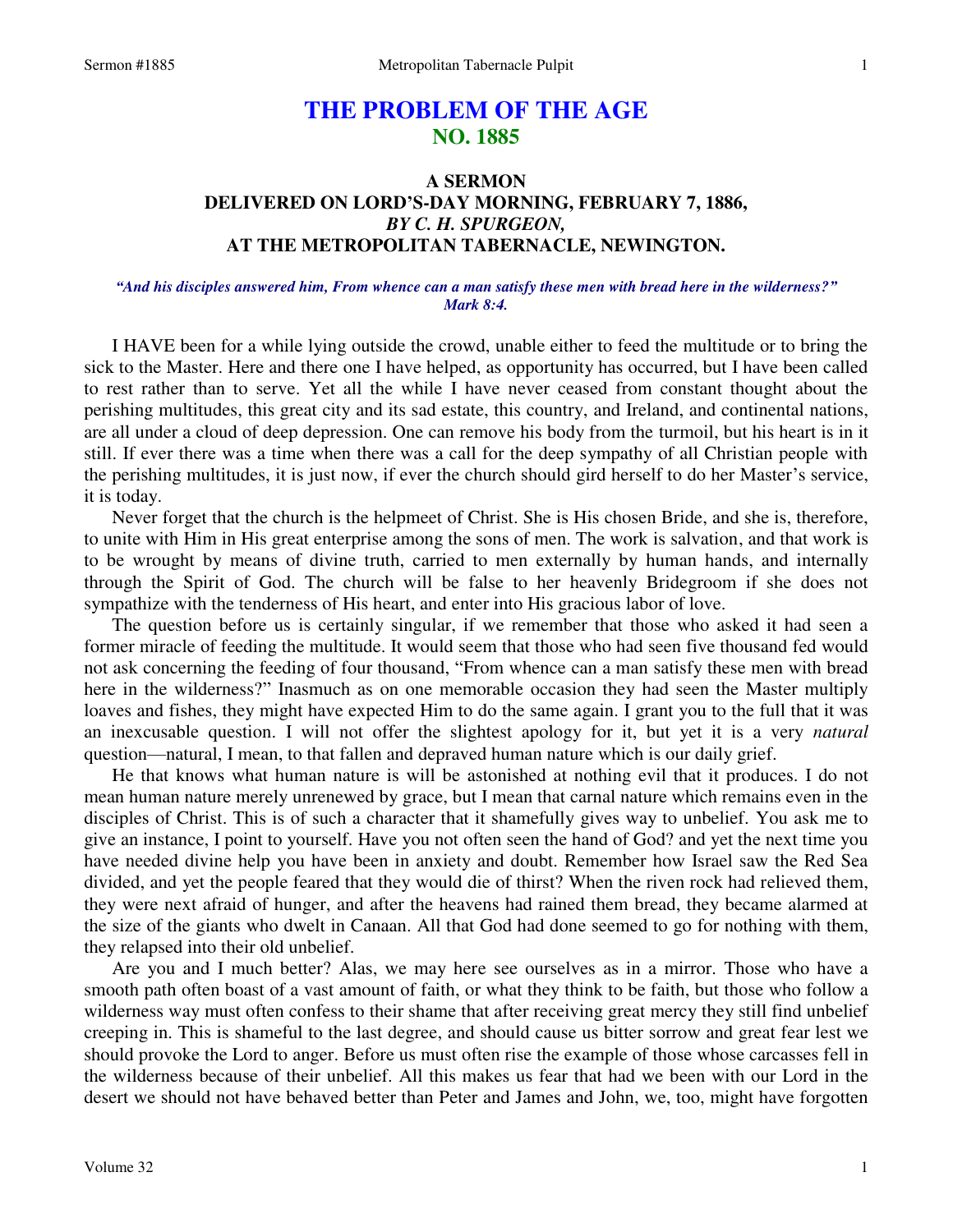the former miracle of the loaves, and have anxiously inquired, "From whence can a man satisfy these men with bread here in the wilderness?"

 The question, although it is thus surprising and inexcusable, may, however, be used this morning for our profit. It may at least do this good—as we shall not be able to answer it on any human lines, it will show us our inability, and that is what our Lord would make most clear before His power is revealed. I should not wonder but what He drew those people into the desert on purpose that there might be no suspicion that when they were fed they had been supplied from fields or gardens, or by the charity of inhabitants.

 It was a barren spot, out of which nothing could be got. The disciples had to feel this, and recognize this, and state this, and then the Lord had a clear platform for working His miracle. He wants to clear you out, brother, He wants to make you see what a weak, poor, petty, miserable thing you are, and when He has brought you to that, then His own arm shall be revealed in the eyes of all the people, and all who behold it shall give to Him the glory due unto His name.

Let us come, then, to our question with the hope that it may be sanctified to holy ends.

"From whence can a man satisfy these men with bread here in the wilderness?" First, *this is a pressing problem,* how to meet the wants of the multitude. Secondly, press as it may, *it is one of tremendous difficulty,* but thirdly, and cheeringly, *it is capable of a very glorious answer*. There is a man who, from His infinite resources, can satisfy the countless myriads of our race even in this wilderness.

**I.** First, then, IT IS A VERY PRESSING PROBLEM.

What is to be done for the perishing multitude? What is to be done to satisfy men's souls? I confine the question to spiritual matters at this time, though I by no means slight the dreadful social and material questions which are also especially urgent at this hour.

 At this present moment myriads of *souls are in present need*. We sometimes think too exclusively of salvation as having reference to the world to come, but it has an urgent, all-important reference to this present state. A man who does not know Christ is a wretched man, a man who has never been renewed in heart, who lives in sin and loves it, is a pitiable being, a lost soul over whom angels might weep. If there were no heaven to miss, and no hell to merit, sin is a curse upon this life. It is hell to live without a Savior. If there were no poverty in London, it would be quite enough to break one's heart to think that there is sin in it, reigning over the ungodly.

 That grievous side of London life which raises "the bitter cry," is not after all the worst side of it, it is to a great extent the outer disease which marks a secret cancer at the heart. If drunkenness brought no consequences, if vice involved no misery, it would not be better, but far worse, for our race. It is a more horrible thing when wickedness wraps itself in scarlet and fine linen, and when vice, by the help of an abominable protectorate, is enabled to escape scot free.

 Sin rampant without check would be even worse than the present woe. It is an awful thing to think that masses of our fellow men have never turned to their Creator with obedient hope, have never confessed their sin against Him, and have lived without thanking Him for His mercy, or trembling at His justice. Great Lord, You know better than we do what horror dwells in the ungodliness of men! Brethren, the multitudes are without the bread of life. Shall we not distribute it among them at once?

 The multitudes are also in *awful peril as to the future*. When our Savior looked with compassion on the multitude, He not only noticed their present hunger, but He foresaw what would come of it. "If I send them away fasting to their own houses, they will faint by the way: for many of them came from far." Their immediate hunger touched the Savior, but He did not forget its consequences, they would go back to their mountain dwellings, and in the attempt to climb their terraces one would fall by the hillside from want of food, and another would drop in the sun from sheer exhaustion. Perhaps, a mother carrying her babe at her bosom might find it dead for want of nourishment, or the women themselves might faint and perish by the way. This our tender Lord could not bear to think of. Thus, when we look into the future of a soul, we start back aghast from the vision.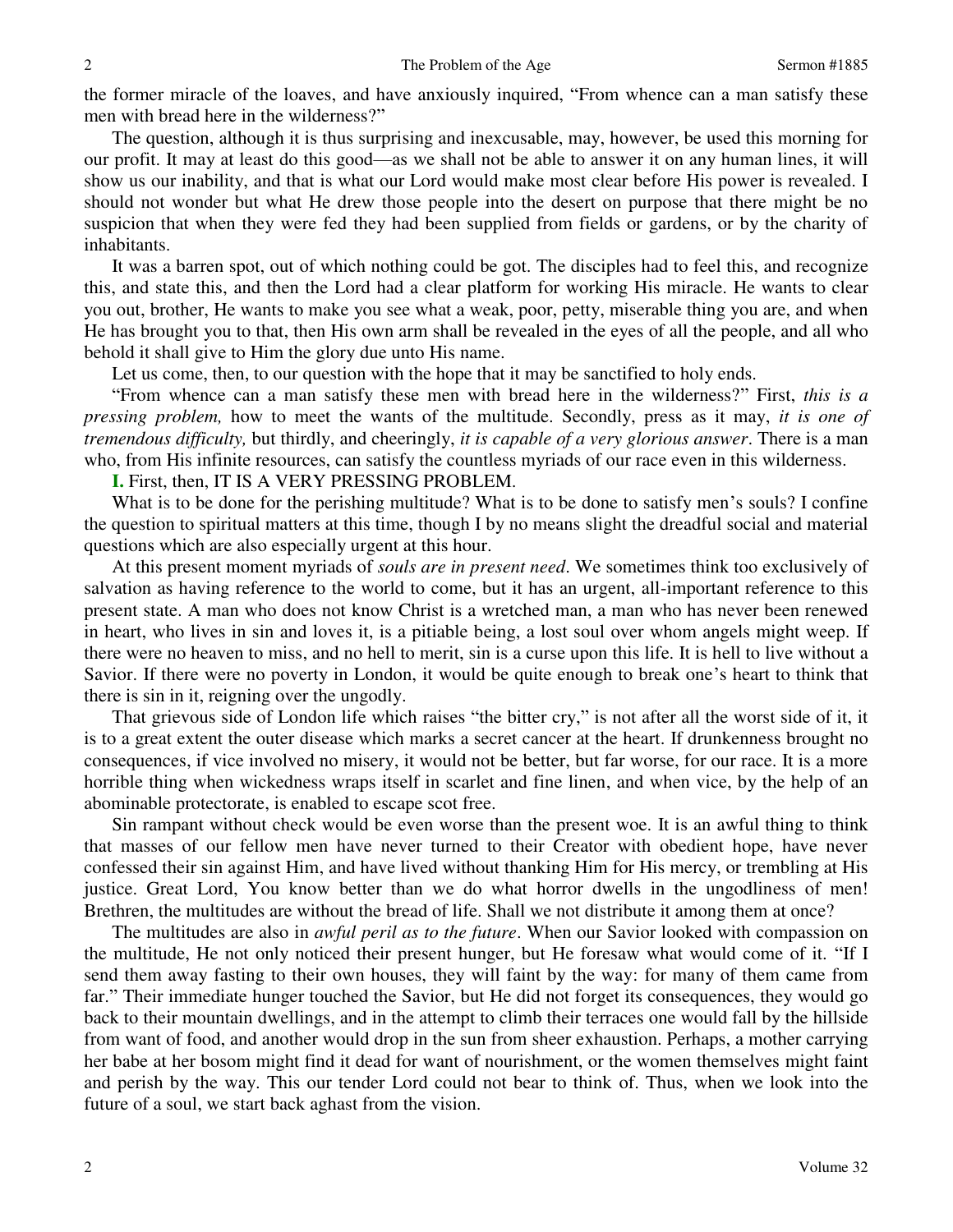### Sermon #1885 3 3

 In these times, my brethren, many attempts have been made to represent the condition of impenitent sinners in the world to come as less dreadful than the plain Scripture declares it to be. I cannot see what practical result can arise out of such teaching except it be the hardening of men's hearts, and placing them more at ease than they are now in their indifference with regard to their fellow men. I know that at this hour a master argument with my heart in seeking to save my fellow men is the intolerable thought that, if they die without a Savior, they enter upon a fixed state, in which they will continue in sin, and in consequent misery without hope of change. I am anxious to save men from hell at once, because I see no other day of hope for them.

 Since these things are so—and I am assured they are—every man who has a spark of humanity and a grain of grace is bound to cry mightily unto God concerning the vast multitude of men who are passing away from under the sound of the Gospel, rejecting it, who are living in the land of Gospel light and willfully closing their eyes to it, and so are choosing endless darkness. If you are not roused to action, O Christian man, by the twofold belief that sin in this life is an intolerable evil, and that, in the world to come, it involves endless woe, what will bestir you? If this does not awaken your compassion for men, if this does not bring you heartbreak, are you not hard as stones, unfeeling as savage beasts?

*The case of the multitude is laid upon the church of God*. The Lord Jesus Christ took up all the hungry thousands, and laid them at the feet of His disciples. These were His own words, as He commissioned them, "Give ye them to eat." It was a great honor to them to be taken into co-partnership with their Lord—a high privilege to be workers together with Him in relieving this far-spread hunger. It was a great honor, but what a responsibility it involved! If one of them had quietly stolen into the background, whispering to himself, "This is a Quixotic notion," if another had hidden behind a rock and said, "I shall pray about it, but that is all I can do"—why what a disgrace it would have been to them!

 Instead of which, they were found true-hearted to their Master, and the burden being laid upon them, they took up that burden in a fashion, and their Lord enabled them to carry it with joy. They had the special happiness of handing out the bread to the vast host, who gratefully received the boon. The twelve were very popular men that day, I warrant you, and they were looked upon with great envy by all who surrounded them.

 Was it not a high privilege to distribute food amongst so many hungry men, and women, and children? They must have been flushed with excitement, and filled with delight. I know I should have been. To go among a crowd of eager, hungry people, and to feed them to the full, is a work an angel might covet. I am sure that many generous hearts here are already devising ways of feeling this delight. Are you not? I mean literally. Will you not help to relieve the present distress by gifts of food and clothing?

 Returning to the spiritual aspect of the matter, the Lord has called His church in these days to this work, onerous and indeed impossible without Himself, but with Him, honorable, simple, and easily accomplished. He calls His church to the great task of feeding the multitudes of London, the multitudes of our empire, the multitudes throughout the whole world, and since He is present to multiply our loaves and fishes the pressing problem may not be abandoned in despair.

 Brethren, *we cannot put aside this work,* we that are Christians indeed cannot escape from this service. The Master has laid it upon us, and the only way to get out of it is by renouncing His leadership altogether. To attempt to be a Christian and not to live for your fellow men is hypocrisy, to suppose that you can be faithful to Christ and let these multitudes die without an effort is a damnable delusion. He is a traitor to his Master who does not enter heart and soul into the great life-work of that Master, and His life-work was "that the world through Him might be saved" (Joh 3:17).

 If you will say good-bye to Jesus, you may run away with your own loaf and your own little fish, and eat them in secret selfishness, but if you mean to be with Christ, you must bring here your loaf and your fish and contribute it, you must bring yourself, and be the personal dispenser of the multiplied bread and fish, and you must persevere in the distribution till the last man, the last woman, the last child,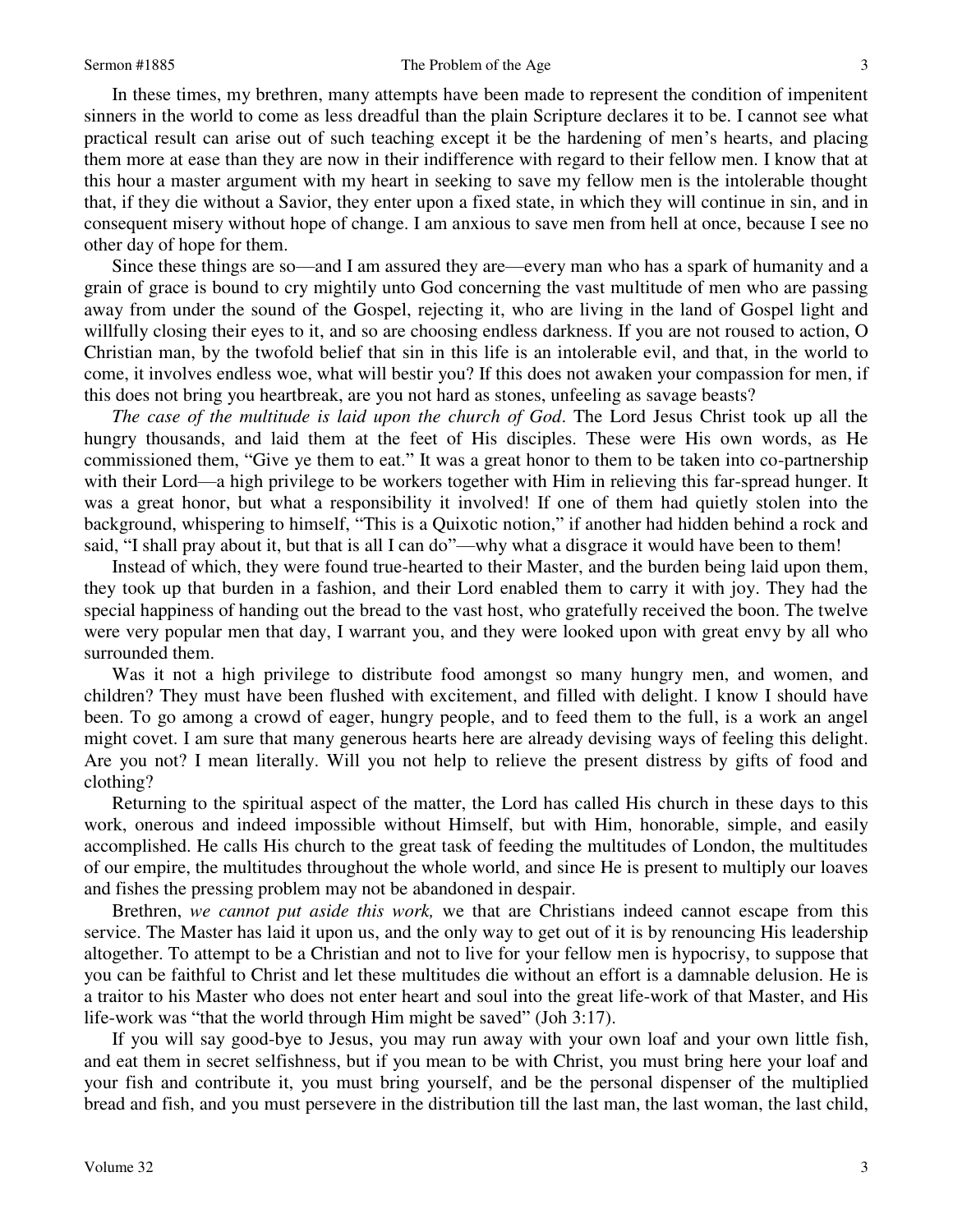shall be filled. Then Jesus shall have all the glory of the feast, but to you will be the honor of having been a servitor at His royal table in the august banquet of His love.

 So you see where we are this very morning. We are called to work out a very pressing problem, "Whence can a man satisfy these men with bread here in the wilderness?" Let us not sleep, as do others, but let us rouse ourselves to work side by side with those dear and faithful brethren who are toiling manfully to hand out the bread of life to the millions of this city, the teeming myriads of this world.

**II.** But now secondly, IT IS A PROBLEM OF TREMENDOUS DIFFICULTY.

 The difficulty of feeding the four thousand was enormous, but the difficulty of saving the multitudes of the human race is as high above it as the heaven is high above the earth. After all, this miracle only gave a single meal to a few thousand, who soon grew hungry again, the work needed is to feed myriads so that they shall not hunger again forever. Think of this!

 For first, what a thing it is to satisfy *the needs of a single soul!* I should like those who think the salvation of souls from sin to be easy to try to convert one person. Sunday school teacher, did you ever attempt to bring one girl to Christ yourself? She shall be one of the sweetest children in the whole school, but if you have attempted her conversion without seeking divine aid in prayer, and without looking to the Spirit of God to influence that little heart for good, you have made a miserable failure of it.

 If you had to save a soul, where would you begin? The introduction of a holy thought into carnal minds is a miracle as great as to get a beam of light into a blind eye, or a breath of life into a dead body. How hard it is to deliver a man from brutish carelessness, and make him think of his soul, and eternity, and God! As to renewing the stony heart, as to quickening the dead soul into life, who can do it? Here we enter into the region of miracles! Can you create a fly? When you have created the minute creature, then talk about making a new heart and a right spirit.

 To "satisfy," says the text—"whence shall a man satisfy these men?" To satisfy a soul is a work which only God can accomplish. Open your mouth, O man of ambition! We put the round world upon his tongue, and when he has swallowed it, he cries, like Alexander, for another. He is no more satisfied with the whole world than with a pill of bread. As to the spiritual cravings of men, how can you satisfy them? Pardon for sin, a hope of eternal life, likeness to Christ, these are necessary to satisfy, how can we give them? The world has no such food in all its stores.

 The work is impossible at the outset, when only one claimant appears. Whence can a man satisfy the spiritual hunger of a single soul? I should like every Christian man to be laid low with this thought, that he may be driven entirely out of conceit of himself, and may at once cry to the strong for strength, and use the simple weapon of the Gospel in the power of the Holy Ghost, and not in his own strength.

 But, brothers and sisters, what am I talking about? One soul! What of that? *Think of the numbers who need heavenly bread*. We have not only one soul, not only one million souls, but hard upon five millions of immortal beings in this single city. In this huge world what myriads have we? A thousand millions would not compass the countless army now encamping on the globe. Would we deliberately exempt one of these from hope? Would we desire one of these to be willfully left to perish? Must not all be fed, if possible? Shall not every man and woman and child, as far as our desire can go, partake of the feast?

 Well, then, where are we? We are altogether at sea. Why, we have not a notion of what a million is. It will take a very, very long time even to count to that number. Think of this City of London—why, you shall ride through it, or you shall traverse it on weary foot for a year, and at the end you shall only wonder more at its incalculable vastness. To supply this great metropolis with gracious influences is a labor worthy of a God. The church of God is called to feed all these with the bread of heaven, and all those out yonder in the heathen world. O feebleness! what can you do alone? Yet, O feebleness, how gloriously God can use you for the accomplishment of His divine purposes! There is the problem. Said I not truly that it is one of tremendous difficulty?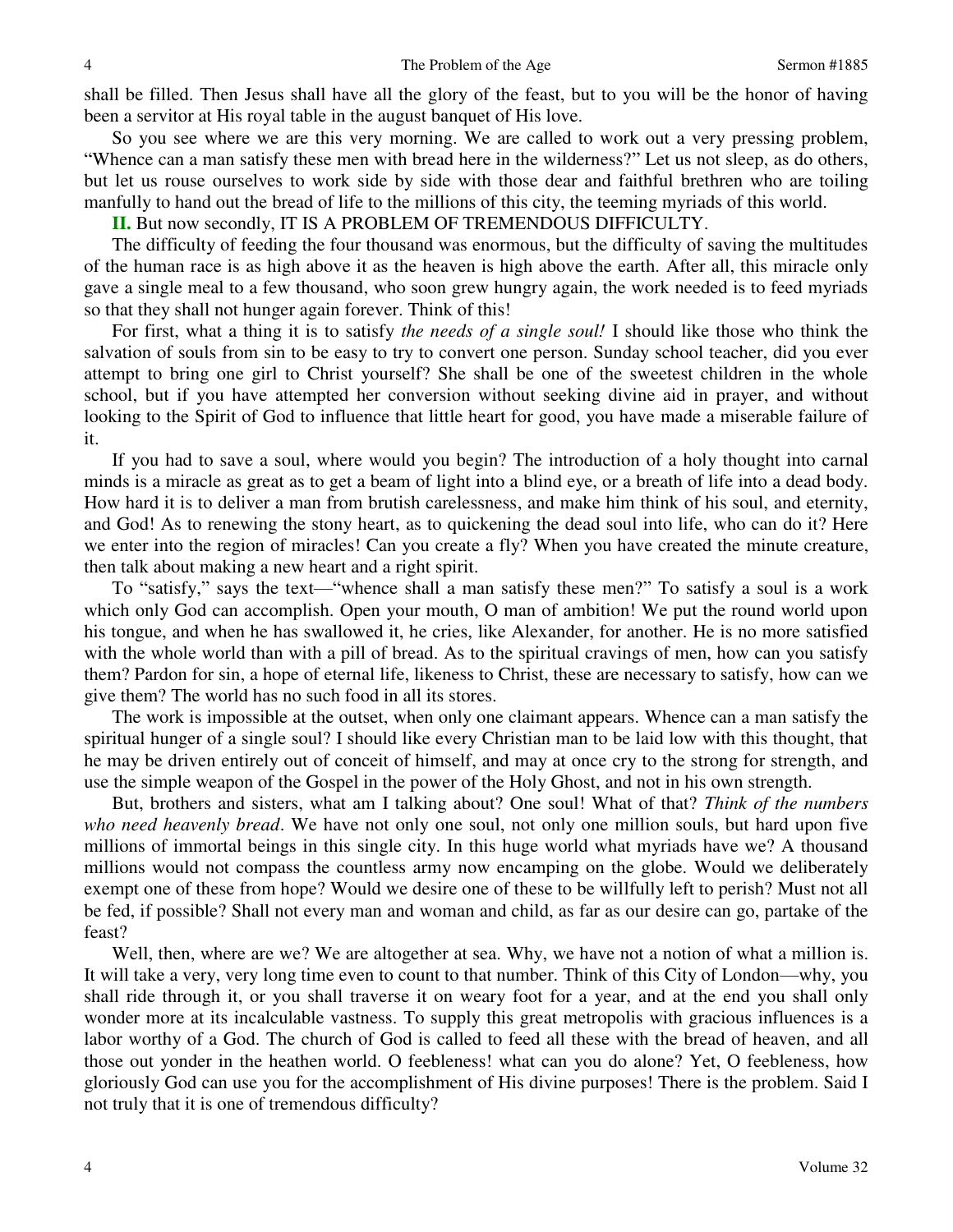What seems to have struck the disciples was the place they were in—it was *a desert place*. Perhaps you might see here and there a little bitter herbage, which a goat would disdain to browse, but for the most part it was bare ground. Our evangelist, in describing the first miracle, is quite graphic in describing the green grass, but in this case he says that they sat on "the ground"—the ground bare of verdure. There were no corn fields, nor fruit-bearing plants, there was literally nothing to turn to account. If the stones could have been turned into bread, the people might have been filled, but the ground itself yielded absolutely nothing.

 I may be supposed, perhaps, to croak when I say that the present period is as bare of all help to the Gospel as that ground was barren of help to the feast. The world has never known a period less helpful to the Gospel than the present. We read in the Revelation of a time when "the earth helped the woman," but it is not so now. I see no element favorable to the conversion of the world to Christ, but everything is in array against it. The people are not so attentive to the Gospel as once they were, the masses do not care even to enter the house of prayer, in London they have, to a very large extent, ceased to care about the preaching of the Word.

 They are to be reached, blessed be God, they shall be reached, but the tendency of the times is not towards religion, but towards unbelief, materialism, and sordid selfishness. A current, nay, a torrent, of unbelief is roaring around the foundations of society, and our pulpits are reeling beneath its force. Many Christian people are only half believers now, they are almost smothered in the dense fog of doubt which is now around us. We have come into cloud-land, and cannot see our way. Many are sinking in the slough, and those of us who have our feet upon the Rock of Ages have our hands full with helping our slipping friends.

 Standing before God with a child-like faith, and trusting in Him without question, it does not matter to us personally if the surrounding darkness should deepen into seven midnights black as hell, for we walk by faith and not by sight. Though the earth were removed, and the mountains cast into the midst of the sea, we should still hold to God and to His Christ in a death grip of unshaken confidence. But the mass of professors are not so. I constantly meet with brethren who are reeling to and fro, and staggering like a drunken man, and who are at their wits' end, and rejoicing that I have been given my sea-legs, I have to cheer them and assure them that we are not shipwrecked after all.

 The good ship is not going down, the everlasting truth is as sure as ever, the day is not far distant when the Lord shall send us a great calm. It will before long come to pass, that the infidel philosophies of the nineteenth century will be exhibited to little children in our Sunday schools, as an instance of the monstrous folly into which wise men were allowed to plunge when they refused the Word of the Lord. I am as sure of it as I am sure I live, that the present wisdom is foolery writ large, and that the doctrine which is now rejected as the effete theory of Puritans and Calvinists will yet conquer human thought and reign supreme.

 As surely as the sun which sets tonight shall rise tomorrow at the predestined hour, so shall the truth of God shine forth over the whole earth. But this era is a desert place, in pulpits and out of pulpits, in social morals and in politics, it is a dreary wilderness. "From whence can a man satisfy these men with bread here in this wilderness?"

 The Lord has often suffered the multitude to be in straits that He might work gracious deliverances. Take a modern instance. One hundred and fifty years ago or so, there was a general religious lethargy in England, and ungodliness was master of the situation. The devil, as he flew over England, thought that he had drugged the church so that it would never wake again. How deceived he was! A student at Oxford, who had been a potboy down in Gloucester, found the Savior, and began to preach Him. His first sermon was said to have driven nineteen people mad, because it awakened them to true life. Certain other scholars in Oxford met together and prayed, and were dismissed the university for the horrible iniquity of holding a prayer meeting. Out of the same university came another mighty evangelist—John Wesley—and he, with Whitefield, became the leader of the great Methodist revival, its effects are with us to this day.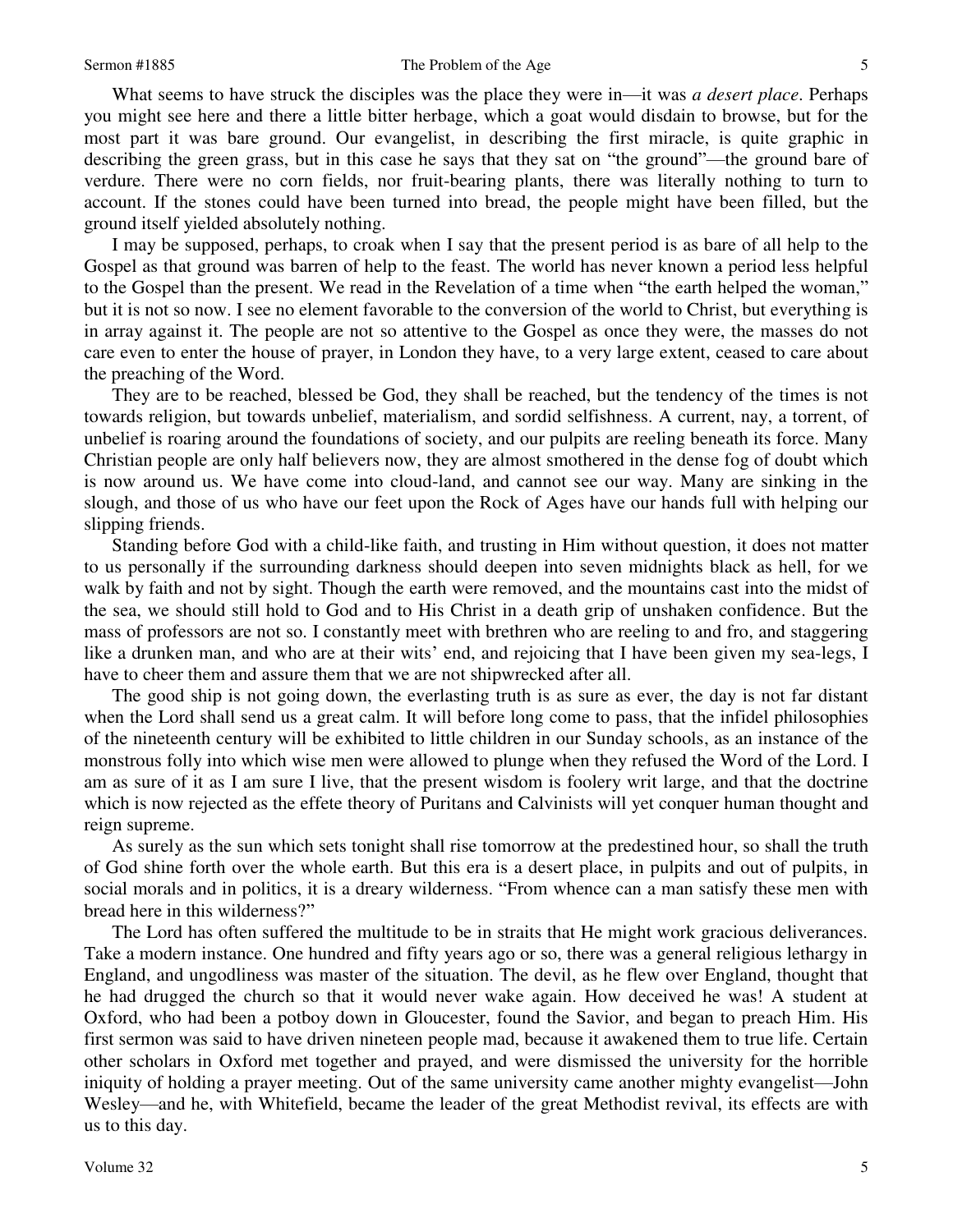The arch-enemy soon found that his hopes were blighted, for the church awoke again. The poor miners were listening to the Gospel, their tears were making gutters down their black cheeks, while seraphic men told them of pardoning love. Then respectable dissent awoke from its bed of sloth, and the Church of England began to rub her eyes, and wonder where she was. An evil time brightened into a happy era. Shall it not be so again? Have no fear about it. All things shall work together for good. The Lord brings the people into the wilderness on purpose, that there it may be seen that it is not the earth, but Himself, that feeds the people.

 The sting of the question before us, however, I have not quite brought out, *it was human feebleness*. His disciples answered Him, "From whence can *a man* satisfy these men with bread here in the wilderness?" From whence can *a man* do it? We are only men. If we were angels! Oh, if we were angels! Well, what of it? If we were angels I am sure we would be quite out of the business, for "Unto the angels hath he not put in subjection the world to come, whereof we speak?" The angels are not in the field. But whence can a man or a woman do it? Whence shall a man feed this multitude?

"Why, see," says one, "what I am! I am no great orator, I have not ten talents, I am a weak creature. From whence can I feed this multitude? What can I do?" This is the sting of it all to earnest hearts. "Ah," says one, "if I were So-and-So, what I would do!" You may thank God you are not anybody but yourself, for you are best as you are, though you are not much to speak of now. "But if I were somebody else, I could do something," which means this—that since God has chosen to make you what He has made you, you will not serve Him, but if He will make you somebody else—that is, if your will may be supreme, then, of course, the house will be ordered rightly. You had better be what you are, and a little better, and get to work and serve your Master, and no longer talk about "Whence shall a man do this or that?"

 The possibilities of a man are stupendous. God with a man, nothing is impossible to that man. Give us not the power of gold, or rank, or eloquence, or wisdom, but give us a man. Our Lord thought so when He went up to heaven. He meant, as He entered the pearly gates, to scatter a divine largess among His people down below, and He reached His hand into His Father's treasury, and He took out of it what? He took men. "And He gave some, apostles; and some, prophets; and some, evangelists; and some, pastors and teachers." These were His ascension gifts to the sons of men.

 Though we speak thus of what God can make of us, we are in and of ourselves poor creatures. We do meet with a perfect brother now and then, and I always feel inclined to break that bubble. The imperfections of the perfect are generally more glaring than those of ordinary believers. Alas! we are all such poor, frail creatures, that we are driven away from all confidence in ourselves, and we ask with emphasis the question, "From whence can *a man* satisfy these men with bread here in the wilderness?"

**III.** I am happy, therefore, to come to a blessed conclusion in the third head of our discourse, by saying that, laying the emphasis on its weakest word, "Whence, can a *man?"—*THIS QUESTION IS CAPABLE OF A VERY GLORIOUS ANSWER.

 I might almost say, as John the Baptist did, "There standeth one among you, whom you know not." Though He has stood among us all these centuries, yet His people scarcely know Him. Who knows Him fully? "Oh," says one, "I know Christ." Yes, in a sense, but yet He passes knowledge. "I believe in God," says one; are you sure you do? I remember reading of a certain minister who spent many days in wrestling prayer because he was tempted to doubt whether there was a God, and when he came into the full conviction of it he said to his people, "You will be surprised at what I say, but it is a far greater thing to believe in God than any of you know."

 And so it is a greater thing to believe in Jesus than most people dream. To believe in the notion of a god is one thing, but to believe God is quite another matter. One said to me when I was troubled, "Have you not a gracious God?" I answered, "Certainly I have." He replied, "What is the good of having Him, then, if you do not trust Him?" I was sore smitten by that reply, and felt humbled in spirit. We do not fully know what Jesus is. He is far above our highest thought of Him. He stands among us and we know Him not.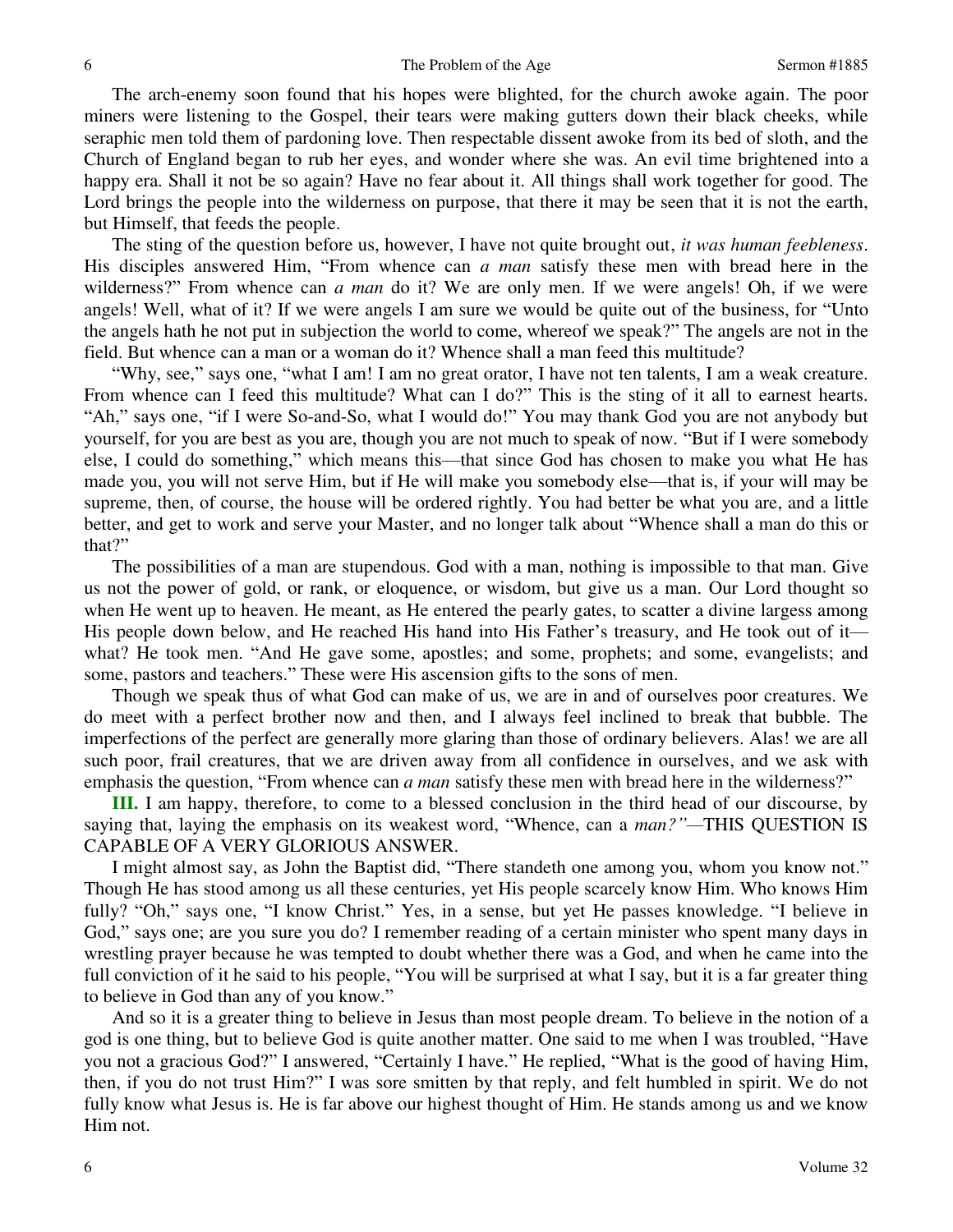### Sermon #1885 The Problem of the Age 7

 But what I want you to think of is that this wonderful Man can feed this people with bread this day, and in this wilderness. I hope to make you believe it by the power of the Spirit of God. Therefore I ask you, first, to *listen to what this Man says*. I read to you just now this narrative as we find it in the fifteenth of Matthew. Turn again to the thirty-second verse, "Jesus called his disciples unto him, and said"—Stop a moment. Prepare your ears for music. He said, "I have compassion on the multitude." Oh, the sweetness of that word! When you are troubled about the people, troubled about Ireland, troubled about London, troubled about Africa, troubled about China, troubled about India, hear the echo of this word—"I have compassion on the multitude."

 If Jesus spoke thus to His people while here, He equally says it now that He is exalted on high, for He has carried His tender human heart up to heaven with Him, and out of the excellent glory we may hear Him still saying, in answer to His people's prayers, "I have compassion on the multitude." There is our hope, that heart through which the spear was thrust, and out of which there came blood and water, is the fountain of hope to our race. "I have compassion on the multitude."

 Hear Him speak again, and I think you will grant that there is much sweetness in the utterance. At the end of the thirty-second verse we read, "I will not send them away fasting." We do not wish to judge Peter, and James, and John, but it seems to me that after hearing the Master say, "I will not send them away fasting," they hardly ought to have said, "Whence can a man satisfy these men with bread here in the wilderness?" They ought quietly to have replied, "Good Lord, You have asked us a question which You must Yourself answer, for You have distinctly made the promise, 'I will not send them away fasting!"

 Do you think the Lord Jesus Christ means after all to leave this world as it is? It is written that, "God sent not his Son into the world to condemn the world, but that the world through him might be saved." Will He forego His purpose? The chronicle of time's history will not wind up with this horrible state of things. The loom of providence will not leave its piece of cloth with its edge so fearfully unraveled, it shall be finished off in due order, and yet be bordered with thread of gold. The glory of God shall yet illuminate history from the beginning even to the end. All flesh shall see the salvation of God, and all nations shall yet call the Redeemer blessed.

"I will not send them away fasting." The people must therefore eat bread from the Lord's hands. Great Master, the task is far too much for us alone, but if You have said, "I have compassion on the multitude, I will not send them away fasting," then we will feed them at Your command. Your humble servants are waiting to do Your bidding, whatever it may be, assured that You will be with them in it all.

 I beg you also to think for a moment of what the Lord did not say, because He was speaking about common bread, but *of what we know to be true of Him* concerning His spiritual supplies for men. The greatest spiritual want of man is the pardon of sin by atonement.

 Brothers, if the question were now standing, "Where shall we find atonement?" it would indeed stagger us. Blessed be God, that question does not remain, for the atonement has been presented, completed, and fully accepted. Jesus has said, "It is finished," and the real difficulty is over. The cross has rolled away the stone from the sepulcher, and hope has arisen. The application of the atonement may be difficult, but it must be a small labor compared with the making of the atonement. The well has been digged, the drawing of the water is an easier task. If Jesus died there must be life for men, if He has prayed "Father, forgive them" there must be pardon for the guilty. If Jesus has risen into glory our race cannot perish in shame. We argue from the cross a millennium of glory. This Man can satisfy the people because of the rich merit of His blood.

 Next, remember that this glorious Man is now invested with omnipotence. His own words are, "All power is given unto me in heaven and in earth. Go ye therefore, and teach all nations, baptizing them." Our Jesus is omnipotent. It is He who, by the infinite wisdom of God, made the world, and without Him was not anything made that was made. Is anything hard for the Creator? Is anything impossible, or even difficult to Him who rules all things by the power of His Word? Courage, brothers, the grand question is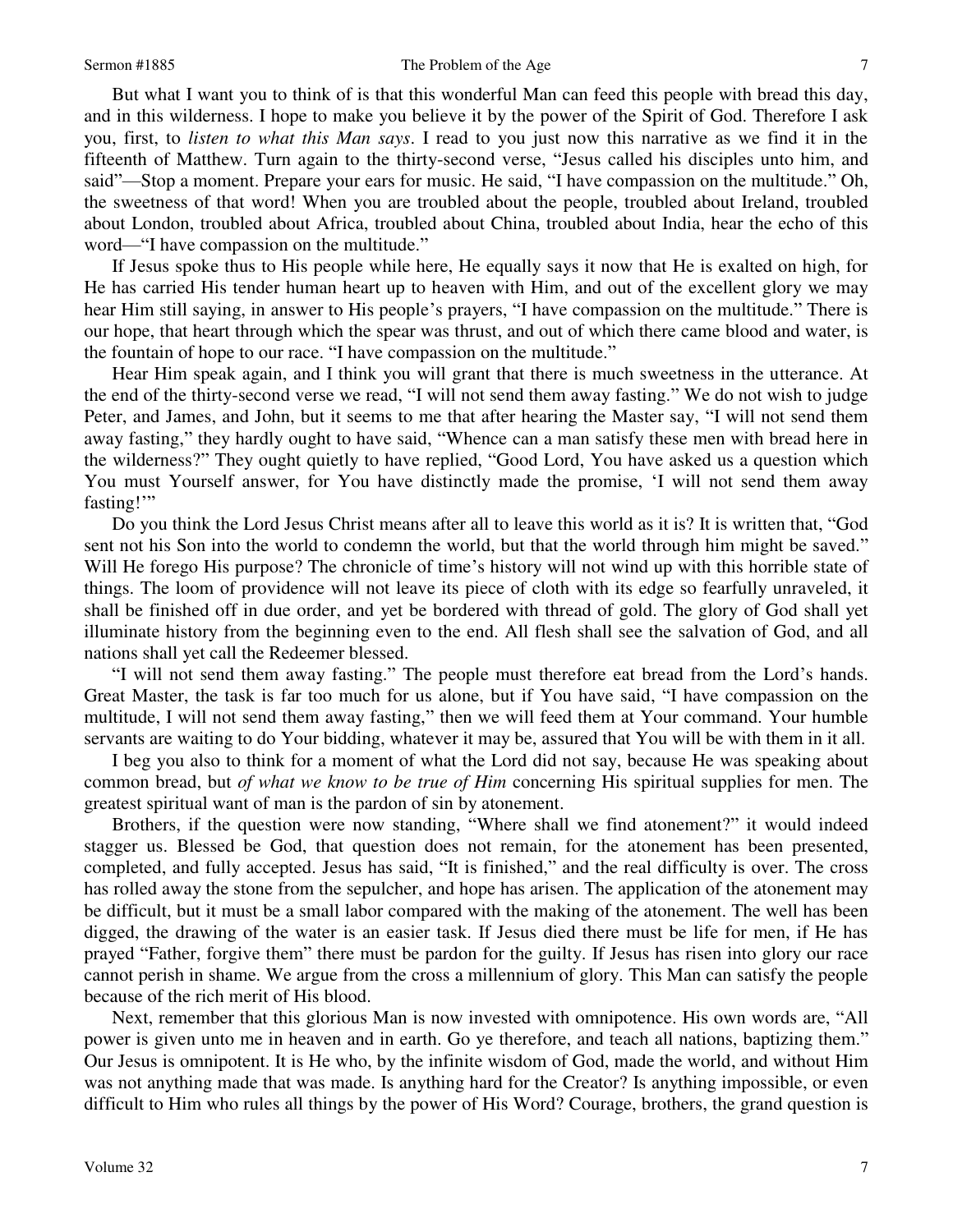answered. Since there is a full atonement and there is an exalted Savior, with all power in His hands, what remains to dismay us?

 Listen once more. The Spirit of God has been given. Better than Christ's bodily presence among us is the presence of the Holy Spirit. It was expedient that Jesus should go away that the Holy Ghost might abide with us, as a greater blessing for the church. Is the Holy Ghost gone? Has the Holy Spirit left the church of God? Is the church appalled by her difficulties though the Spirit of God is poured out upon her? What is she doing? Has she forgotten herself? Has she become insane?

 Brother, with Jesus Himself slain as an atonement—Jesus exalted as a Prince and a Savior at the right hand of God, and with the Divine Spirit abiding with us forever, what is there impossible to the church of God?

 So I close by one more point, which is this, As I have made you hear our Lord's words, and also led you to remember the infinite resources at His disposal, I now want you to *anticipate His working*. How does the Christ work among men? How will He proceed when He gets fairly to work among the masses? There are varieties of operations, but there is a continuity of law running through them all, and the divine line of action is much the same in all cases.

 The way of the Christ was, first of all, to find out what there was which He could use. The little store provided by His followers consisted of a few loaves and fishes. Is it not wonderful how the Lord sometimes finds out little matters which have been hidden away, and makes much of them? Scotland was once under the sway of unbelief and formalism, how was it to be delivered? Thomas Boston went into a shepherd's hut, and found a book which had become extremely scarce, it was Fisher's "Marrow of Modern Divinity." Boston rejoiced in the light of the Gospel which flashed in upon his soul, and he began to bear witness to it. A great controversy followed, and what was far better, a great awakening, the lovers of the marrow of the Gospel soon broke the bones of error. See what one book may do? Sweden, too, was greatly blessed by the discovery in a country house of an old copy of Luther on Galatians. See how one voice may wake a nation.

 Brethren, who knows, what may come out of seven loaves and a few small fishes? Yea, the enemies may do what they like, they may preach what they please, they may take away one pulpit after another from the orthodox, they may bury us under the rubbish of evolution, and false philosophy, but we shall rise again. These small clouds will soon blow over. There may not remain one single sound expounder of the Gospel, but as long as God lives, the Gospel will not die. Its power may slumber, but ere long it shall awake out of sleep, and cry like a mighty man who shouts by reason of wine. As long as we have one match left we can yet set the world on fire. As long as one Bible remains the empire of Satan is in danger. Only barley loaves and a few small fishes were in the possession of the apostolic company, but Jesus found them, and began to work with them.

 The next thing was a secret and mysterious multiplication. The bread began to grow in the disciples' hands as aforetime it had grown in the ground. Peter had a loaf in his hand, and he began to break off a corner, to his amazement it was just as big as before. So he broke off the other end and gave that to another hungry person, and lo, the loaf was still entire. He kept on breaking as fast as ever he could, and the loaf continued increasing till everybody had received his full. Wonderful hands they were, were they not! No, they were not, they were only the rough hands of weather-beaten fishermen. Those other hands which first took, and blessed, and broke, were doing the deed all the while. It is wonderful how God works by our hands, and yet His own hand does it all.

 Apart from human agency, the Lord can impress the minds of men and women, and so multiply His truth. I heard of a woman in the Isle of Skye, when there was very little Gospel preaching there, who on a sudden felt God was not working in Skye. She journeyed till she reached the ferry, and then she crossed to the mainland. She asked those she met where she could find God. At last she met with a good woman who said, "I will tell you where you will find Him." She took her into a place of worship where Jesus was plainly set forth. She heard the Gospel, and went back to tell others about the Savior.